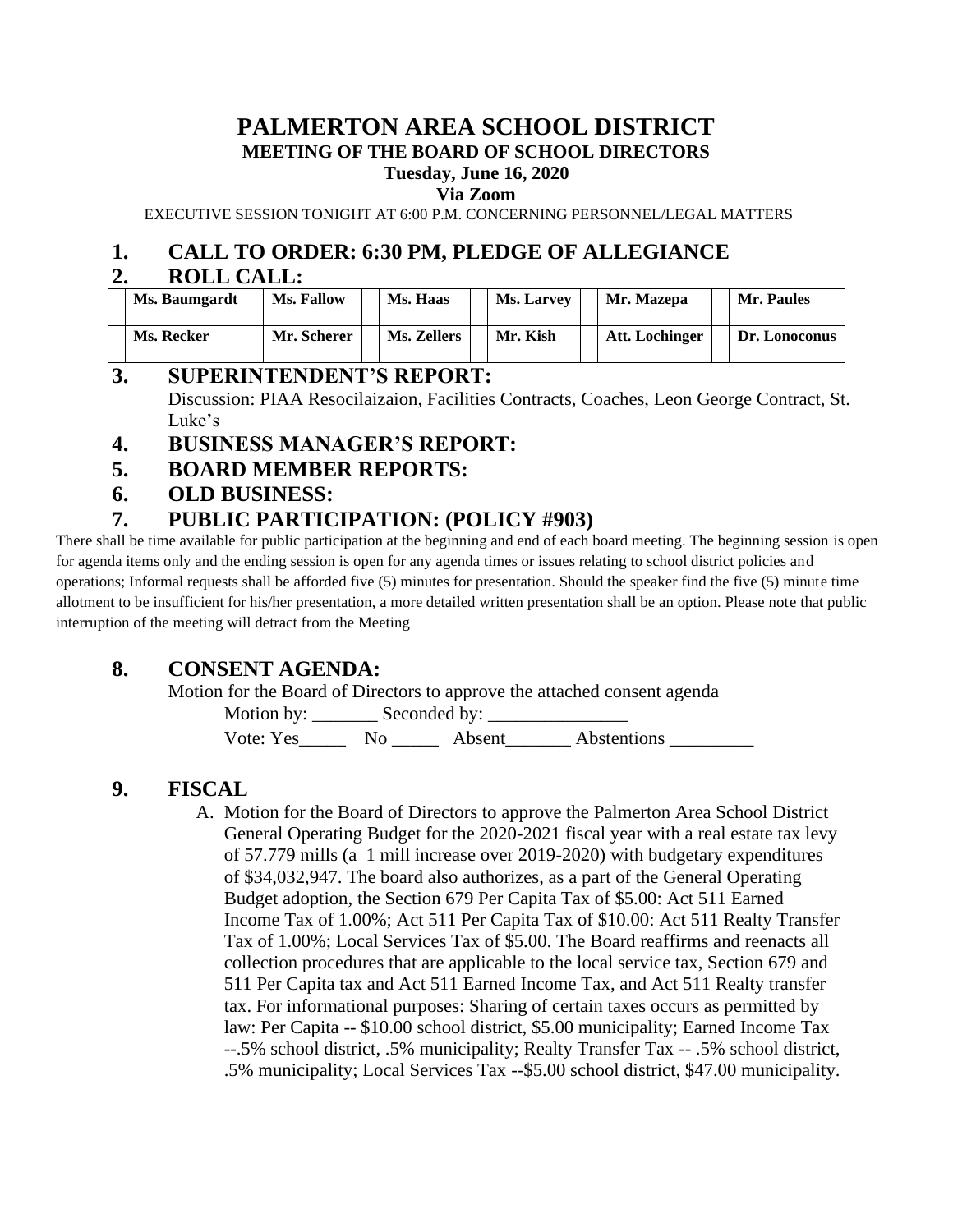Motion by: \_\_\_\_\_\_\_ Seconded by: \_\_\_\_\_\_\_\_\_\_\_\_\_\_\_ Vote: Yes\_\_\_\_\_\_\_ No \_\_\_\_\_\_\_ Absent\_\_\_\_\_\_\_\_ Abstentions \_\_\_\_\_\_\_\_\_\_

B. Motion for the Board of Directors to approve the purchase of replacement playground equipment for the Towamensing Elementary School playground from MRC Recreation at a price of \$22,405.10 payable from the Capital Reserve Fund (enclosure).

Motion by: \_\_\_\_\_\_\_ Seconded by: \_\_\_\_\_\_\_\_\_\_\_\_\_\_\_ Vote: Yes\_\_\_\_\_\_\_ No \_\_\_\_\_\_\_ Absent\_\_\_\_\_\_\_\_ Abstentions \_\_\_\_\_\_\_\_\_\_

#### **10. PERSONNEL:**

A. Motion for the Board of Directors to approve \_\_\_\_\_\_\_\_ as Treasurer of the Palmerton Area School Board, effective July 1, 2020 to June 30, 2021, at the rate of \$400.00.

Motion by: \_\_\_\_\_\_\_ Seconded by: \_\_\_\_\_\_\_\_\_\_\_\_\_\_\_ Vote: Yes\_\_\_\_\_\_\_ No \_\_\_\_\_\_ Absent\_\_\_\_\_\_\_ Abstentions \_\_\_\_\_\_\_\_\_

#### **11. OTHER:**

A. Motion for the Board of Directors to approve the second reading of the following policies:

Policy #202- Eligibility of Nonresident Students

Policy # 204.1- Dual Enrollment

Policy #205- Postgraduate Students

Policy #206- Assignment Within District

Policy #207- Confidential Communication of Students

Policy 218.2- Terroristic Threats

Policy #223- Use of Motor Vehicles

Policy #225- Students and the Police

Policy #234- Married and/or Pregnant Students

Motion by: \_\_\_\_\_\_\_ Seconded by: \_\_\_\_\_\_\_\_\_\_\_\_\_\_\_

Vote: Yes\_\_\_\_\_\_\_ No \_\_\_\_\_\_ Absent\_\_\_\_\_\_\_ Abstentions \_\_\_\_\_\_\_\_\_

B. Motion for the Board of Directors to approve the Palmerton Area School District PIAA Resocialization Plan.

Motion by: Seconded by: Vote: Yes\_\_\_\_\_\_ No \_\_\_\_\_\_ Absent\_\_\_\_\_\_\_ Abstentions \_\_\_\_\_\_\_\_

#### **12. INFORMATION ITEMS:** (Enclosures)

A. Board Summary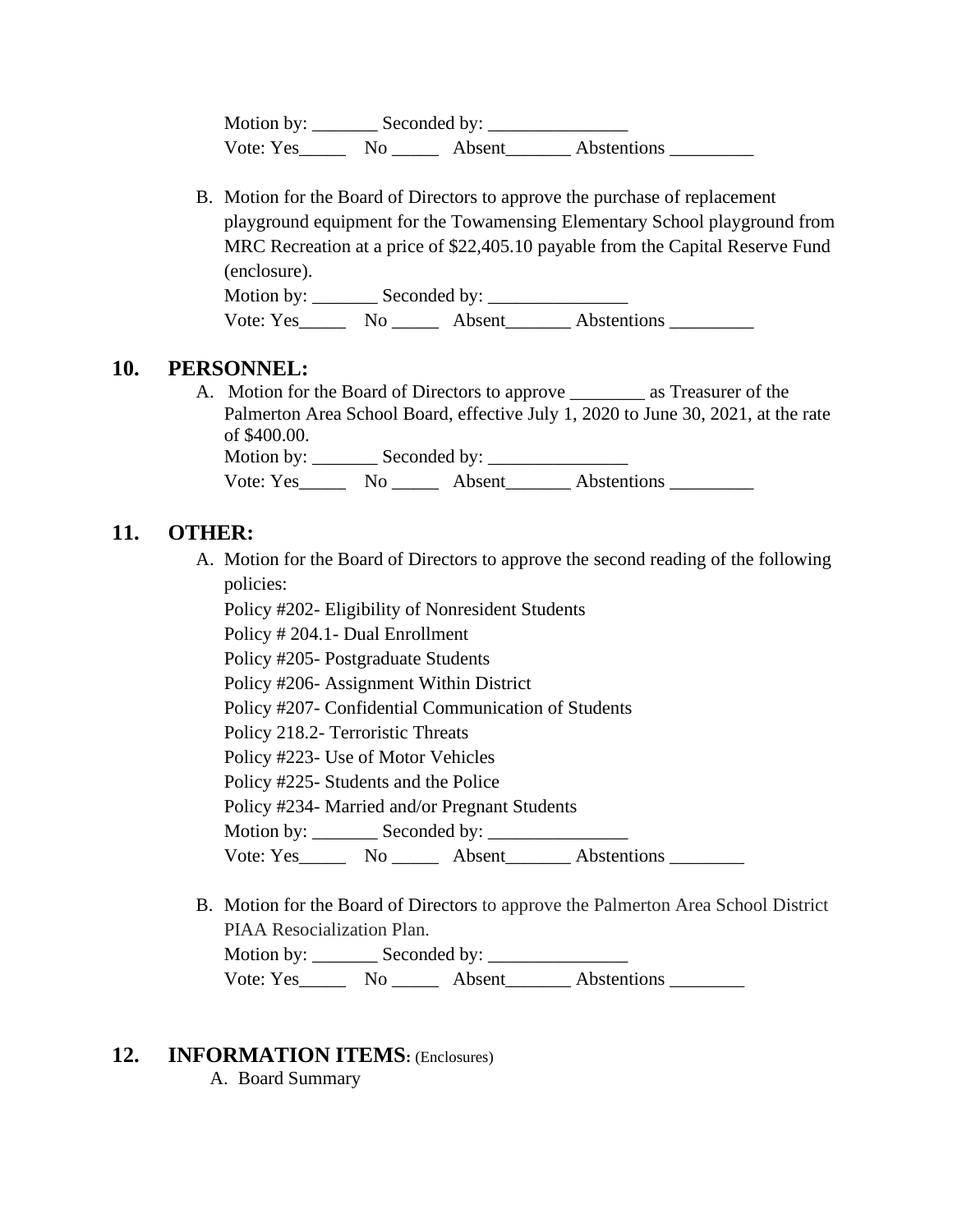# **13. PUBLIC PARTICIPATION:**

# **14. FOR THE GOOD OF THE ORDER:**

#### **15. ADJOURNMENT:**

Motion by:  $\_\_\_\_\$  Seconded by:  $\_\_\_\_\_\_\_\_\_\_\_\_\_\_\_\_\_\_$ Vote: Yes\_\_\_\_\_\_\_\_ No \_\_\_\_\_\_\_ Absent\_\_\_\_\_ Abstentions \_\_\_\_\_\_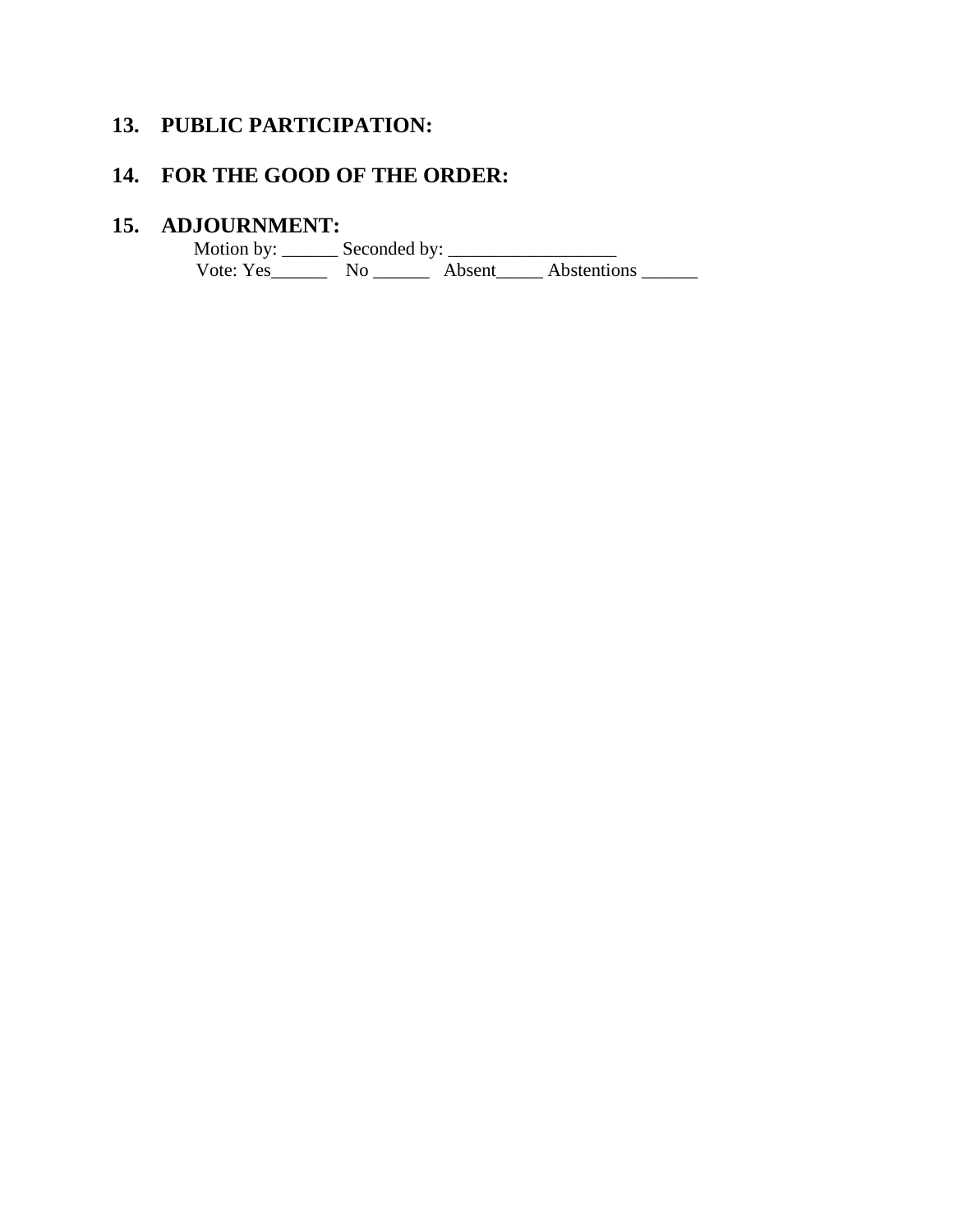# **PALMERTON AREA SCHOOL DISTRICT Consent Agenda**

**Tuesday, June 16, 2020**

#### **1. MEETING MINUTES:**

- A. Approve the Board Minutes from the May  $19<sup>th</sup>$ , 2020 meeting (Enclosure)
- B. Approve the Board Minutes from the June 2<sup>nd</sup>, 2020 meeting (Enclosure)

# **2. APPROVAL OF FINANCIAL REPORTS FOR DISTRICT ACCOUNTS:**

Approve the financial reports listed below:

- A. Accounts Payable (Enclosures)
- B. Treasurers Reports (Enclosures)

# **3. FISCAL:**

- A. Approve the following bonding amounts for the 2020-21 fiscal year: Board President \$100,000, Board Vice President \$100,000, Board Secretary \$100,000, Board Treasurer \$100,000, Superintendent \$100,000, Business Manager \$100,000, Employee Theft 5,000, Forgery or Alteration \$100,000.
- B. Approve all budget transfers for fiscal year ending June 30, 2020 in order to comply with audit requirements. The Board will be provided with an itemized listing of all required budget transfers upon completion of the 2019-2020 audit.
- C. Approve the voluntary student accident coverage through Axis Insurance Company for the period of August 7, 2020 to August 7, 2021.
- D. Approve the breakfast and lunch prices for 2020-2021 as mandated by Section 205 of the Healthy, Hunger-Free Kids Act of 2010. - Elementary Breakfast \$1.25 - Secondary Breakfast \$1.35 - Adult Breakfast \$2.15 - Elementary Lunch \$2.75 - Secondary Lunch \$2.85 - Adult Lunch \$3.85 - Milk \$ .55
- E. Approve donation from Terry and Natalie Eckhart in the amount of \$1,000 for S.S. Palmer eLearning opportunities
- F. Grant permission to release the 2020 Tax Duplicates to the respective tax collectors for the fiscal year beginning July 1, 2020.
- G. Approve the 2020-21 contract with Shop Specialties Inc. for shop machinery maintenance at a cost of \$1,450 plus any repair parts required throughout the